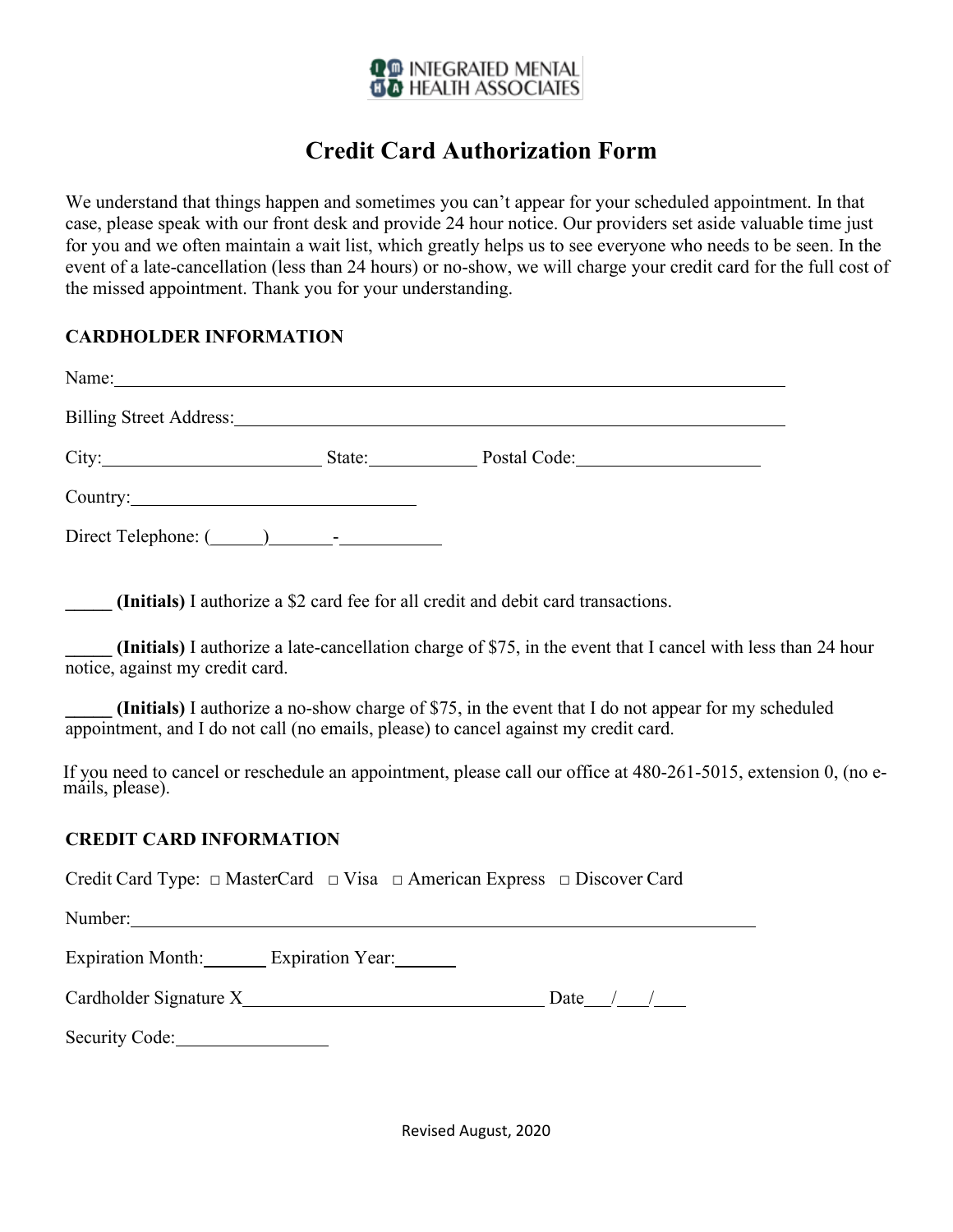$N/A$  $N/A$  $N/A$  $N/A$  $N/A$  $N/A$  $N/A$  $N/A$  $N/A$  $N/A$ A<br>N/A<br>N/A  $N/A$  $N/A$ 

 $N/A$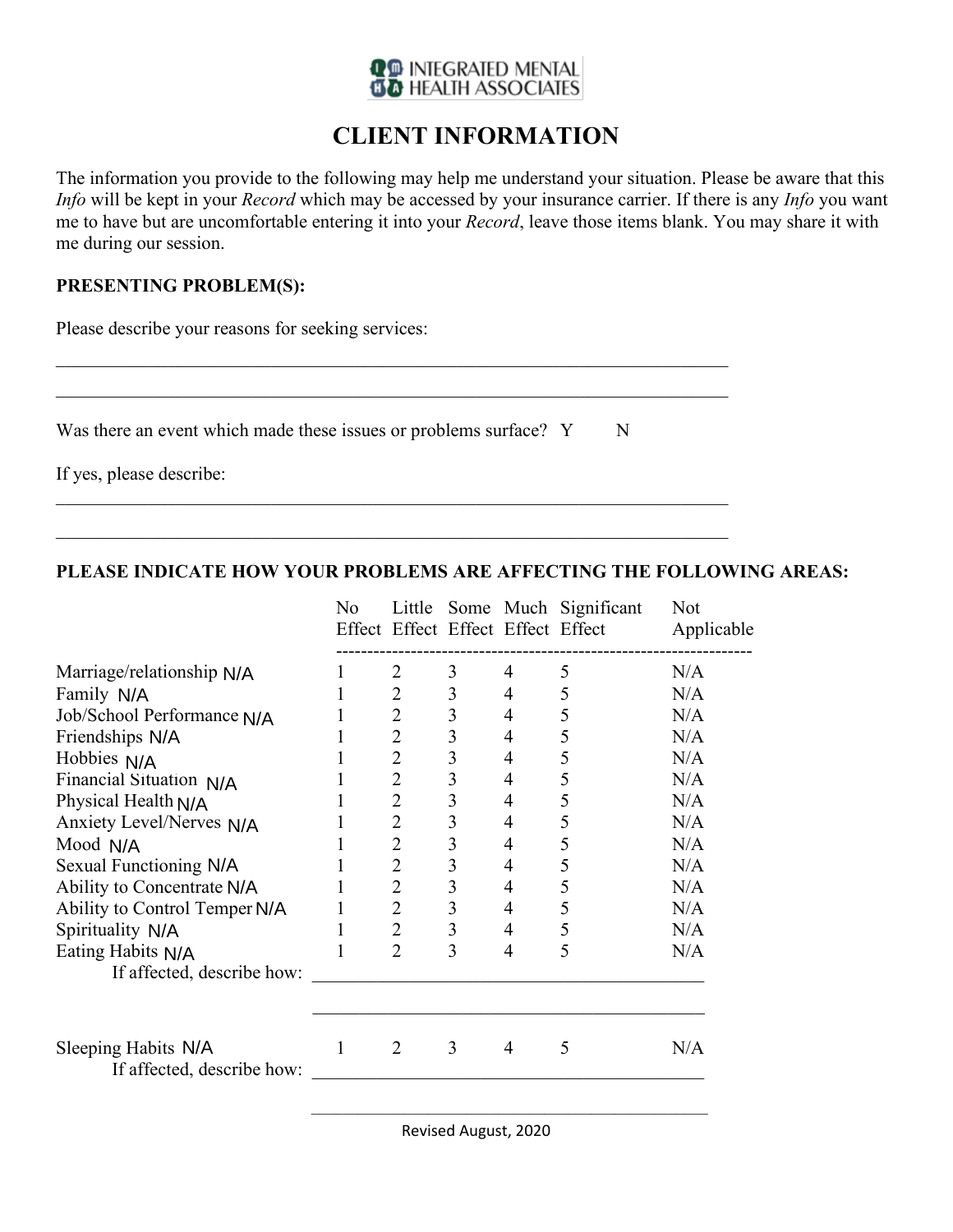## **QO INTEGRATED MENTAL**<br>**BO** HEALTH ASSOCIATES

## **EDUCATION/CAREER**

| School completed? |                                                                                    |        |                                                                                                                      |            |
|-------------------|------------------------------------------------------------------------------------|--------|----------------------------------------------------------------------------------------------------------------------|------------|
|                   |                                                                                    |        | Graduate                                                                                                             |            |
|                   | Are you currently in school or a training program? $Y \mid N$                      |        |                                                                                                                      |            |
|                   | If yes, where?                                                                     |        | Area of study?                                                                                                       |            |
|                   | Are you currently employed? $Y \cup N$                                             |        |                                                                                                                      |            |
|                   | Employer?                                                                          |        |                                                                                                                      |            |
|                   | Job/Occupation:<br>Other jobs, last five years?                                    |        |                                                                                                                      |            |
| Spouse/           | RELATIONSHIP BACKGROUND<br>Name<br>Age<br>(or deceased)                            |        | Education                                                                                                            | Occupation |
| Partner           |                                                                                    |        |                                                                                                                      |            |
| Children          |                                                                                    |        |                                                                                                                      |            |
|                   |                                                                                    | Yes/No | When?                                                                                                                | What/Whom? |
|                   | Have you ever been separated/divorced?                                             |        | <u> 1989 - Johann John Stone, martin de Brasilia (h. 1989).</u>                                                      |            |
|                   | Have you ever been in a physically or<br>sexually hurtful or abusive relationship? |        | <u> 1980 - Johann Stein, marwolaethau a bhann an t-Amhair ann an t-Amhair an t-Amhair an t-Amhair an t-Amhair an</u> |            |
| alcohol or drugs? | Has your partner had a problem with                                                |        |                                                                                                                      |            |

Revised **E**72020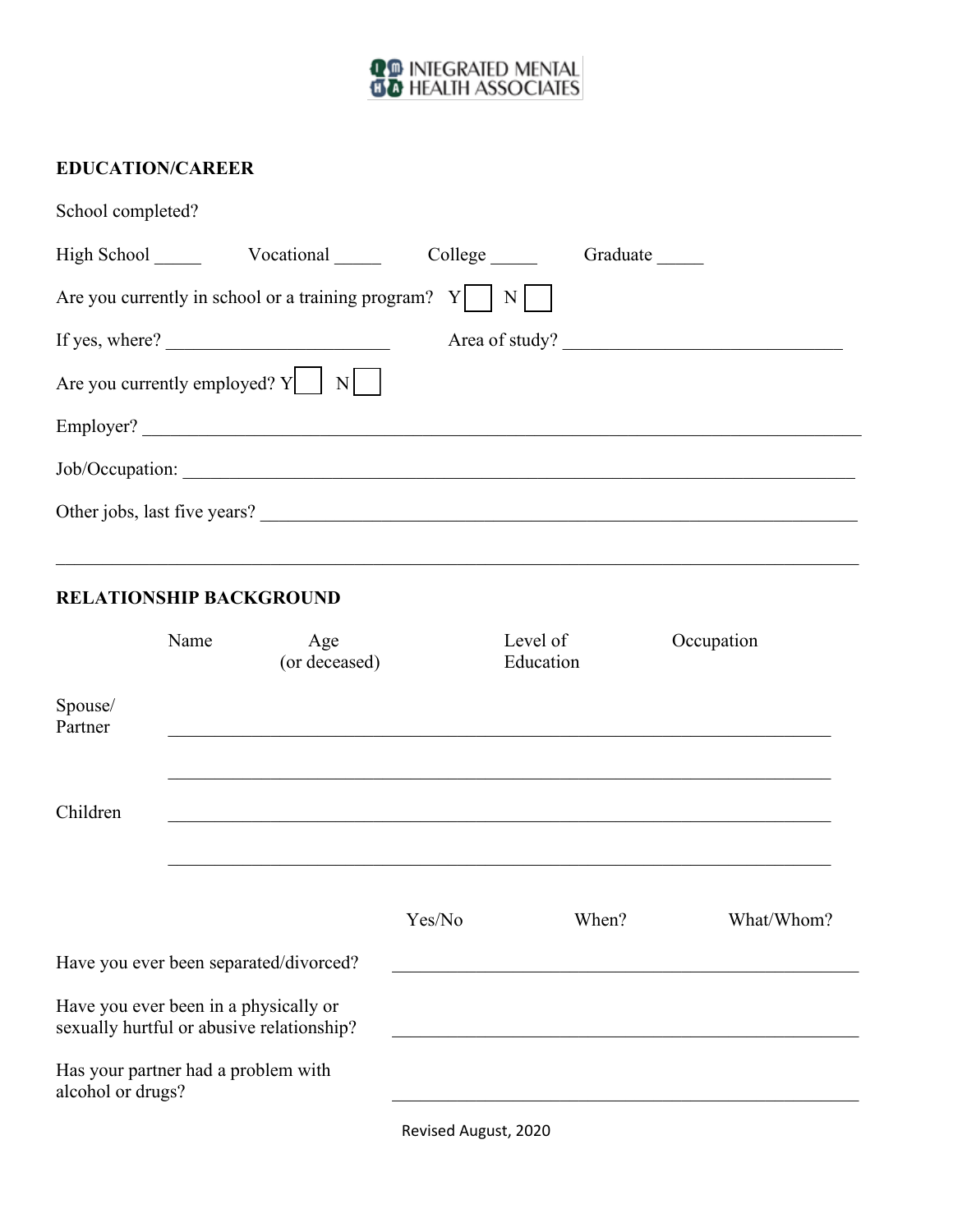## **QO INTEGRATED MENTAL**<br>**BO** HEALTH ASSOCIATES

|                        | Name                                  | Age<br>(or deceased)                                                                                     | Level of<br>Education |              | Occupation    |                     |  |
|------------------------|---------------------------------------|----------------------------------------------------------------------------------------------------------|-----------------------|--------------|---------------|---------------------|--|
| Father                 |                                       |                                                                                                          |                       |              |               |                     |  |
| Mother                 |                                       |                                                                                                          |                       |              |               |                     |  |
| Siblings               |                                       |                                                                                                          |                       |              |               |                     |  |
|                        |                                       | Yes/No                                                                                                   |                       | When?        | Whom?         |                     |  |
|                        |                                       | Have your parents ever been divorced?                                                                    |                       |              |               |                     |  |
|                        | problem with alcohol or drugs?        | Have either of your parents ever had a                                                                   |                       |              |               |                     |  |
| in your family?        |                                       | Was there any physical or sexual abuse                                                                   |                       |              |               |                     |  |
|                        | Are you in contact with your parents? |                                                                                                          |                       |              |               |                     |  |
|                        |                                       | Are you in contact with your siblings?                                                                   |                       |              |               |                     |  |
|                        |                                       |                                                                                                          |                       |              |               |                     |  |
|                        |                                       | Describe any medical or psychiatric conditions of your parents and siblings (including substance abuse): |                       |              |               |                     |  |
| <b>MEDICAL HISTORY</b> |                                       |                                                                                                          |                       |              |               |                     |  |
|                        |                                       | Describe your physical health (circle one): excellent                                                    |                       | fair<br>good | poor          | very poor very poor |  |
|                        |                                       | What prescription/non-prescription medications/drugs do you take or use?                                 |                       |              |               |                     |  |
| Name                   |                                       | Dose                                                                                                     | <b>Start Date</b>     |              | Side Effects? |                     |  |
|                        |                                       |                                                                                                          |                       |              |               |                     |  |

\_\_\_\_\_\_\_\_\_\_\_\_\_\_\_\_\_\_\_\_\_\_\_\_\_\_\_\_\_\_\_\_\_\_\_\_\_\_\_\_\_\_\_\_\_\_\_\_\_\_\_\_\_\_\_\_\_\_\_\_\_\_\_\_\_\_\_\_\_\_\_\_\_\_\_\_\_\_\_\_\_\_\_\_\_\_\_\_\_\_\_\_\_\_\_\_\_\_\_\_\_\_\_\_\_\_\_\_\_\_\_\_\_\_ Do you have allergies? Y N If yes, please list: \_\_\_\_\_\_\_\_\_\_\_\_\_\_\_\_\_\_\_\_\_\_\_\_\_\_\_\_\_\_\_\_ When did you last have a physical examination? \_\_\_\_\_\_\_\_\_\_\_\_\_\_\_\_\_\_\_\_\_\_\_\_\_\_\_\_\_\_\_\_\_

Revised November, 2020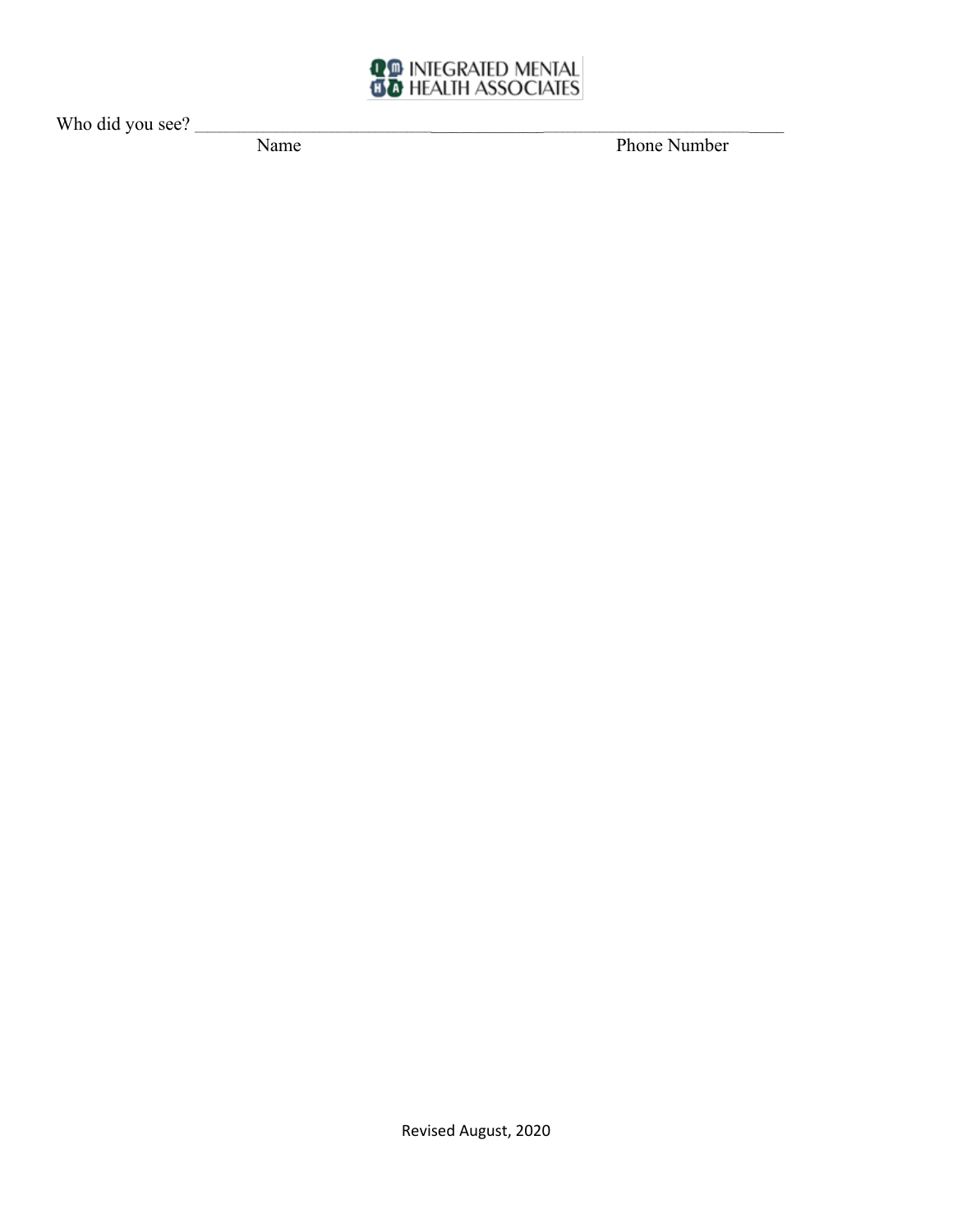$\Box$   $\Box$ 

 $\begin{array}{ccc} \square & \square \end{array}$ 

 $No$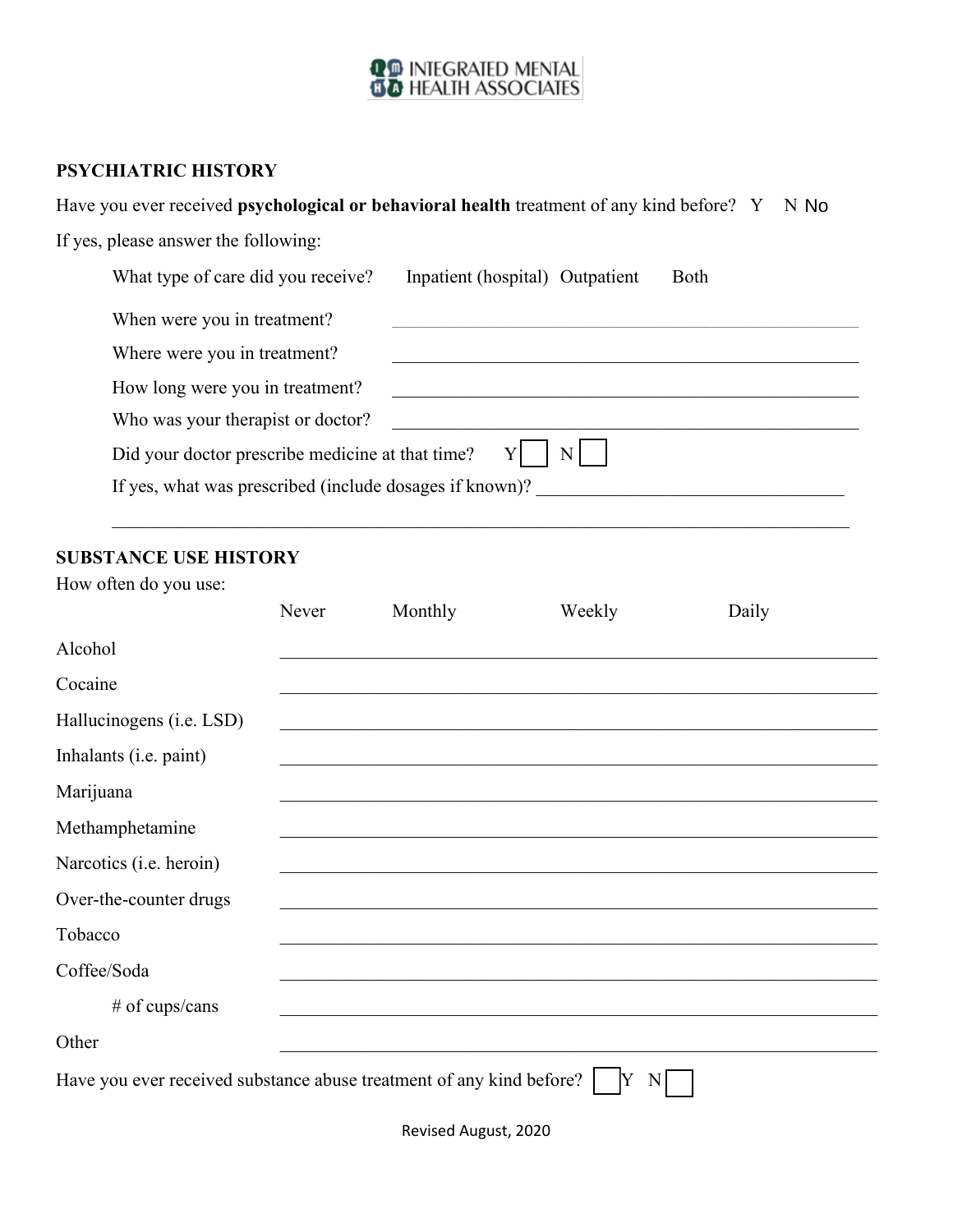$\operatorname{\mathsf{No}}$